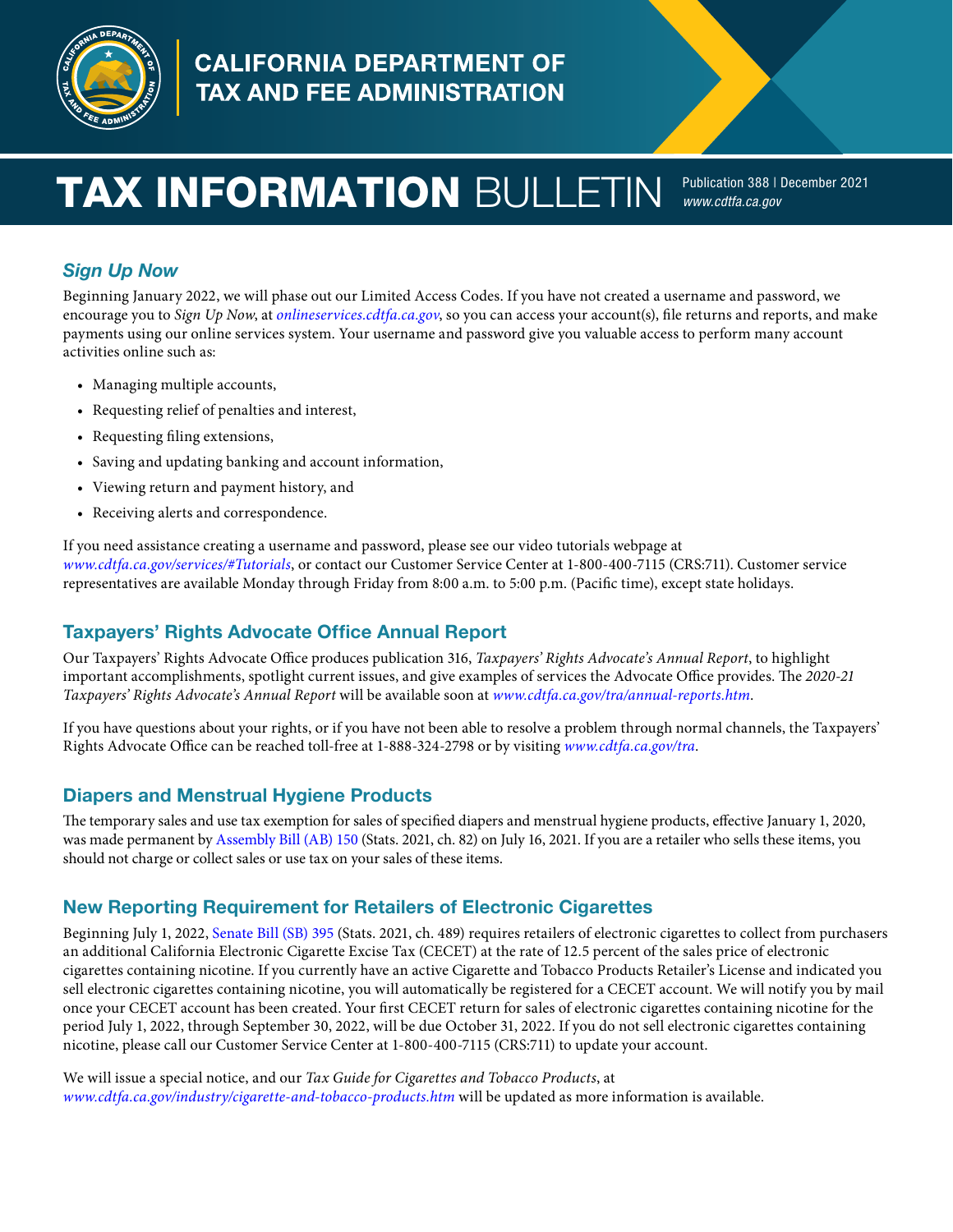### Audit Manual Updates

We are currently updating our manuals to incorporate new procedures for our new computer system. Audit Manual Chapter 2, *Preparation of Field Audit Reports*, and Chapter 7, *Reaudit Reports and Revised Audit Reports*, are currently being updated. As of now, Chapter 3, *Audit Working Papers*, was rewritten.

For our most current version of the *Audit Manual,* please visit our *Guidelines/Manuals – Sales & Use Tax, Special Taxes and Fees*  webpage at *[www.cdtfa.ca.gov/taxes-and-fees/staxmanuals.htm](http://www.cdtfa.ca.gov/taxes-and-fees/staxmanuals.htm)*.

# New Local Charge Rate for San Francisco Retail Sales of Prepaid Mobile Telephony Services Effective April 1, 2022

Efective April 1, 2022, the new local prepaid Mobile Telephony Services (MTS) rate for the City and County of San Francisco is 15 percent. Sellers are required to collect, report, and pay local charges on their retail sales of prepaid MTS. In addition to any applicable local charges, sellers are required to collect the Emergency Telephone Users (911) Surcharge on each retail transaction of prepaid MTS as a fat rate fee (the current rate is set at 30 cents per transaction and will remain the same for the calendar year 2022). Te current 911 Surcharge Rate and local charge rates for each locality are available on our *911 Surcharge and Local Charge Rates*  webpage at *[www.cdtfa.ca.gov/taxes-and-fees/mts.htm](http://www.cdtfa.ca.gov/taxes-and-fees/mts.htm)*.

For more information about the 911 Surcharge and how local charges apply, please view our *Tax Guide for Sellers of Prepaid Mobile Telephony Services and Telecommunication Service Suppliers*, at *[www.cdtfa.ca.gov/industry/seller-servicesupplier.htm#Overview](https://www.cdtfa.ca.gov/industry/seller-servicesupplier.htm#Overview)*.

#### New Sales and Use Tax Code for City of Nevada City Operative January 1, 2022

In November 2020, city of Nevada City voters approved Measure M which repeals the current 0.50 percent district tax as of January 1, 2022, and replaces it with a new tax at the same rate of 0.50 percent. The new tax does not have an expiration date. Although there is no change to the tax rate, a new code is required. This change applies only within the city limits of Nevada City. The new tax code is available to view and download as a spreadsheet on our webpage, *California City & County Sales & Use [Tax Rates](https://www.cdtfa.ca.gov/taxes-and-fees/sales-use-tax-rates.htm)*. Go to our website at *[www.cdtfa.ca.gov](http://www.cdtfa.ca.gov)*, select *[Tax and Fee Rates](https://www.cdtfa.ca.gov/taxes-and-fees/rates.htm)*, then choose *[Sales and Use Tax Rates](https://www.cdtfa.ca.gov/taxes-and-fees/sales-use-tax-rates.htm)* (scroll down to *Download* for the spreadsheet).

To fnd the specifc tax rate for your area or business location on our website, from the *How Do I* pull-down menu, select the *Find Your Tax Rate*, and then select the *Sales and Use Tax Rates*. From there, go to the *[California City & County Sales & Use Tax Rates](https://www.cdtfa.ca.gov/taxes-and-fees/sales-use-tax-rates.htm)*  webpage, and select *[Find a Sales and Use Tax Rate by Address](https://maps.cdtfa.ca.gov/)* under the *Current Tax Rates* section. The new code will be displayed on January 1, 2022.

| <b>DISTRICT TAX CODE CHANGE</b>                             |                      |                 |                   |          |
|-------------------------------------------------------------|----------------------|-----------------|-------------------|----------|
| <b>Citywide</b>                                             | <b>Expiring Code</b> | <b>New Code</b> | <b>Prior Rate</b> | New Rate |
| City of Nevada City (located in Nevada County) <sup>1</sup> | 630                  | 964             | 8.375%            | 8.375%   |

<sup>1</sup> The city approved a new 0.50 percent tax (NVST) to replace the existing tax of 0.50 percent (NVSI) which will expire January 1, 2022. A new code is required.

#### **New Legislation Clarifies Requirements for Used Vehicle Dealers**

Starting January 1, 2021, certain used vehicle dealers began paying tax on their retail sales of used motor vehicles directly to the Department of Motor Vehicles (DMV) when they submit a vehicle registration application. Recently passed legislation, [Assembly Bill \(AB\) 176](https://leginfo.legislature.ca.gov/faces/billNavClient.xhtml?bill_id=202120220AB176) (Stats. 2021, ch. 256), clarifes that those dealers required to pay tax to the DMV beginning January 1, 2021, include newly licensed dealers, dealers whose seller's permit was reinstated within the last two years, and dealers with a previous fnding of underreporting within the last two years. All other used vehicle dealers will be required to pay the applicable sales tax to the DMV starting January 1, 2023.

The new legislation also clarifies that dealers must pay the applicable sales tax, and any applicable district use tax, on their retail sales of used motor vehicles to the DMV and that the DMV is not required to collect tax on sales of non-motor vehicles, such as used trailers.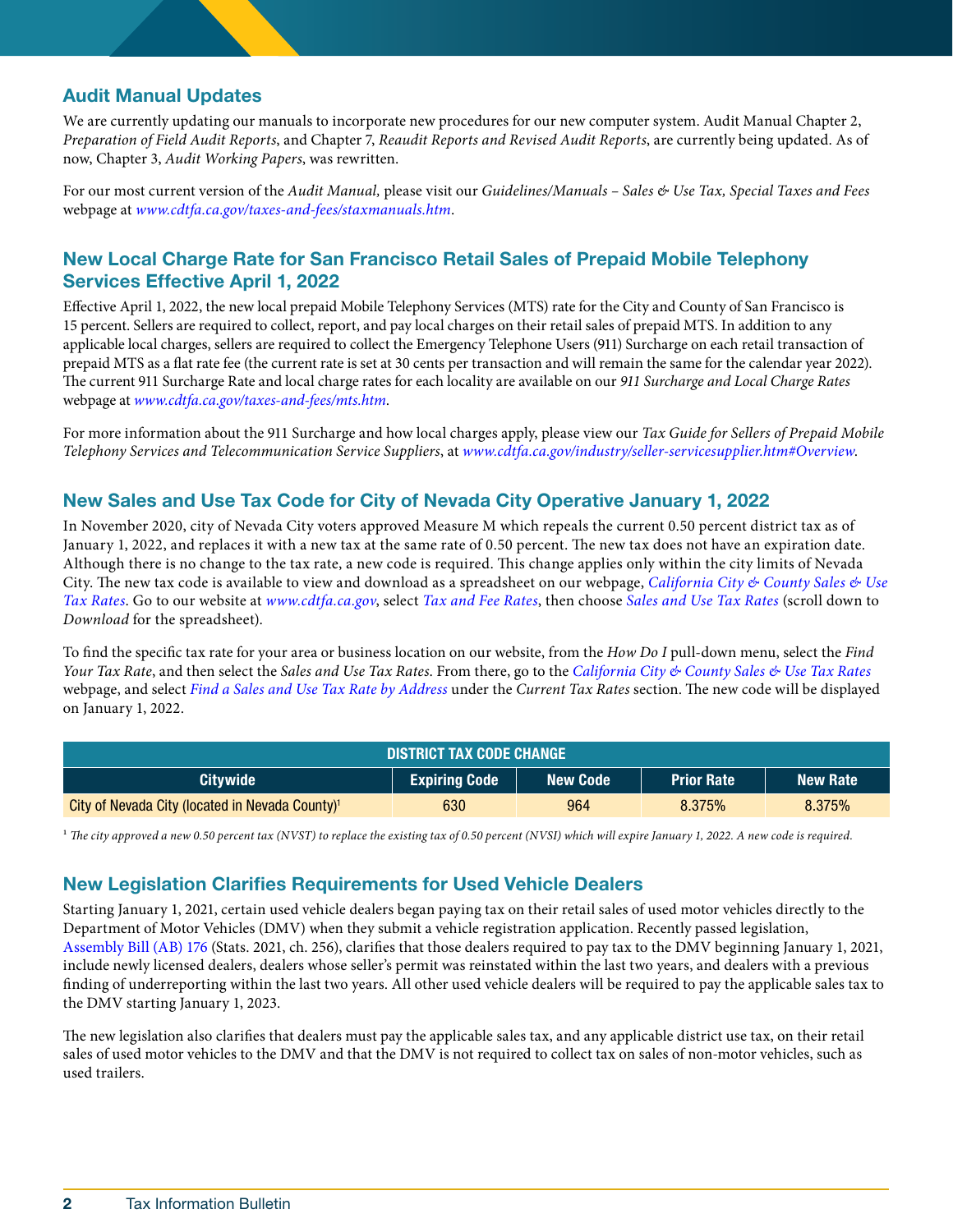#### Registration and Local Tax Reporting Information Available for Online Retailers

To assist retailers making online sales, we recently added additional helpful information to our *Local and District Tax Guide for Retailers*. If you are making sales online and have questions about reporting local tax on California sales and use tax returns, please review our *[Online Retailers: Registration and Local Tax](http://www.cdtfa.ca.gov/industry/localanddistricttaxes.htm#Online-Retailers)* tab.

#### Limited Tax Exclusion for Pawnbrokers Extended Through 2026

Revenue and Taxation Code (R&TC) section 6010.15 provides that when a pawnbroker transfers property back to the person that had pledged the property to the pawnbroker as security for a loan, that transfer is not taxable under certain conditions. This exclusion was to become inoperative on January 1, 2022, but [Assembly Bill \(AB\) 296](https://leginfo.legislature.ca.gov/faces/billTextClient.xhtml?bill_id=202120220AB296) (Stats. 2021, ch. 164) now extends the exclusion until January 1, 2027.

According to R&TC 6010.15, tax does not apply to transactions in which a borrower buys back their pledged property from a pawnbroker if all the following conditions are met:

- The buyback occurs within six months of the date the borrower defaulted on the loan (the date title to the property vested with the pawnbroker).
- The borrower pays the remaining unpaid loan balance including any charges and interest, as of the date the borrower defaulted, together with one of the following:
	- For loans of less than \$2,500, the borrower must pay the allowable charges and interest from the date of default to the date the borrower buys back the pledged property.
	- For loans of \$2,500 or more, the borrower must pay charges and interest due based on the last monthly contractual interest rate from the date of default to the date the borrower buys back the pledged property.
- The borrower has proof, such as a receipt or similar document, that they originally paid sales tax on the item.

For more information on charges and interest allowed by pawnbrokers, please refer to Chapter 2 *(Pawnbroker Regulations) of Division 8 of the California Financial Code*, at *[leginfo.legislature.ca.gov/faces/codes\\_displayText.](https://leginfo.legislature.ca.gov/faces/codes_displayText.xhtml?lawCode=FIN&division=8.&part=&chapter=2)  [xhtml?lawCode=FIN&division=8.&part=&chapter=2](https://leginfo.legislature.ca.gov/faces/codes_displayText.xhtml?lawCode=FIN&division=8.&part=&chapter=2)*.

#### Interest and Penalty Changes for the Timber Yield Tax Program

[Senate Bill \(SB\) 824](https://leginfo.legislature.ca.gov/faces/billNavClient.xhtml?bill_id=202120220SB824) (Stats. 2021, ch. 432) was recently passed which revises the underpayment and overpayment interest calculations for the Timber Yield Tax Program from daily to monthly interest. Efective January 1, 2022, this change aligns the timber yield tax interest accrual with all other programs we administer.

We are permitted by law to compute the timber yield tax interest due on a daily basis in cases where an electronic tax payment was made one business day late. Interest on electronic timber yield tax payments may be computed on a daily basis, provided all of the following apply:

- The payment was made by electronic means (for example, payments made by Electronic Funds Transfer (EFT), credit card, or ACH debit through our online services) and was made no more than one business day afer the due date,
- The taxpayer was granted relief from all penalties that applied to the tax payment, and
- The taxpayer filed a request for an adjustment to the interest computation with us.

Additionally, SB 824 modifes the timber yield tax late fle and/or late pay penalty to the following:

- Late fle penalty One hundred dollars (\$100) if the tax return is not fled by its due date.
- Late pay penalty Ten percent of the tax amount due if the tax is not paid by its due date.
- Late fle and late pay penalty Ten percent or one hundred dollars (\$100), whichever is greater, if the tax return is not fled and paid by its due date.

For more information about the timber yield tax, please see our *Tax Guide for Timber Yield Tax*, at *[www.cdtfa.ca.gov/taxes-and-fees/timber-tax.htm](https://www.cdtfa.ca.gov/taxes-and-fees/timber-tax.htm)*.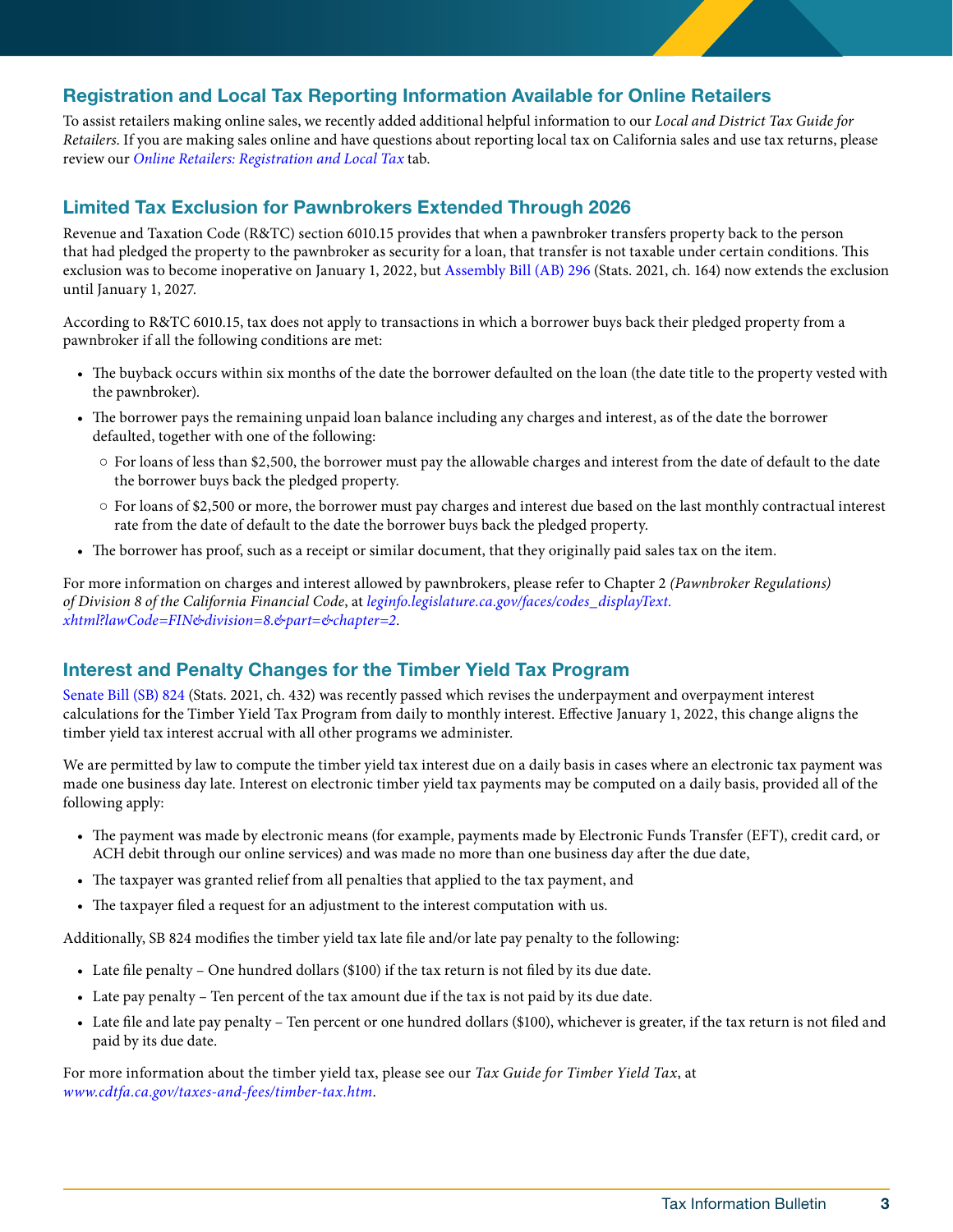#### New Requirement for Marketplace Facilitators Begins January 1, 2022

Beginning January 1, 2022, [Assembly Bill \(AB\) 1402](https://leginfo.legislature.ca.gov/faces/billTextClient.xhtml?bill_id=202120220AB1402) (Stats. 2021, ch. 421) requires marketplace facilitators that are already required to collect and pay the sales tax due on third-party sellers' sales to Californians, must also collect and pay the following fees we administer:

- California Battery Fee
- California Tire Fee
- Covered Electronic Waste Recycling (eWaste) Fee
- Lumber Products Assessment

For more information on marketplace sellers, please see our *Tax Guide for Marketplace Facilitator Act*, at *[www.cdtfa.ca.gov/industry/MPFAct.htm](https://www.cdtfa.ca.gov/industry/MPFAct.htm)*.

# How to Request Approval for Destruction of Spoiled Beer or Wine

If you are a registered beer and wine importer, beer manufacturer, or winegrower, you can submit a request for destruction of spoiled beer or wine by completing [CDTFA-775](https://www.cdtfa.ca.gov/formspubs/cdtfa775.pdf), *Approval Request and Declaration of Destruction for Spoiled Beer or Wine*, and email it to us at *[CDTFA775@cdtfa.ca.gov](mailto:CDTFA775@cdtfa.ca.gov)*.

We will review your request and contact you or your designee if we determine you are required to have a supervised destruction or if you need to provide any supporting documents. Afer you receive approval from us and the designated beer and/or wine has been destroyed, an exemption or credit can be claimed on your return. An exemption or credit may not be claimed on your return without our prior approval.

For more information regarding alcoholic beverage taxes and who can claim an exemption or credit for beer or wine destruction, please see our *Tax Guide for Alcoholic Beverage*, at *[www.cdtfa.ca.gov/taxes-and-fees/alcoholic-beverage-tax.htm](https://www.cdtfa.ca.gov/taxes-and-fees/alcoholic-beverage-tax.htm)*.

#### Cannabis Trade Samples

A new California law allows for certain cannabis licensees to provide cannabis trade samples to other licensees for targeted advertising of cannabis or cannabis products. Cannabis taxes do not apply to cannabis or cannabis products provided to other cannabis licensees as trade samples. See [Assembly Bill \(AB\) 141](https://leginfo.legislature.ca.gov/faces/billTextClient.xhtml?bill_id=202120220AB141) (Stats. 2021, ch. 70).

For more information, please see our special notice, *Cannabis Trade Samples Exempt from Cannabis Taxes*, at *[www.cdtfa.ca.gov/formspubs/L837.pdf](https://www.cdtfa.ca.gov/formspubs/L837.pdf)*.

# New and Revised Cigarette and Tobacco Products Regulations

The new Regulation 4077, *Tobacco Product Manufacturer*, defines a tobacco product manufacturer and clarifies when a tobacco retailer is and is not a tobacco product manufacturer. A tobacco retailer who is not licensed as a tobacco product manufacturer, importer, or distributor must purchase tobacco products from a licensed tobacco products distributor or wholesaler.

Updates to Regulation 4076, *Wholesale Cost of Tobacco Products*, provide clarifcation on calculating the wholesale cost of tobacco products for tax purposes.

For more information, please see Regulation 4077, *Tobacco Product Manufacturer*, at *[www.cdtfa.ca.gov/lawguides/vol3/ctptr/ctptr-reg4077.html](http://www.cdtfa.ca.gov/lawguides/vol3/ctptr/ctptr-reg4077.html)*, and Regulation 4076, *Wholesale Cost of Tobacco Products*, at *[www.cdtfa.ca.gov/lawguides/vol3/ctptr/ctptr-reg4076.html](https://www.cdtfa.ca.gov/lawguides/vol3/ctptr/ctptr-reg4076.html)*.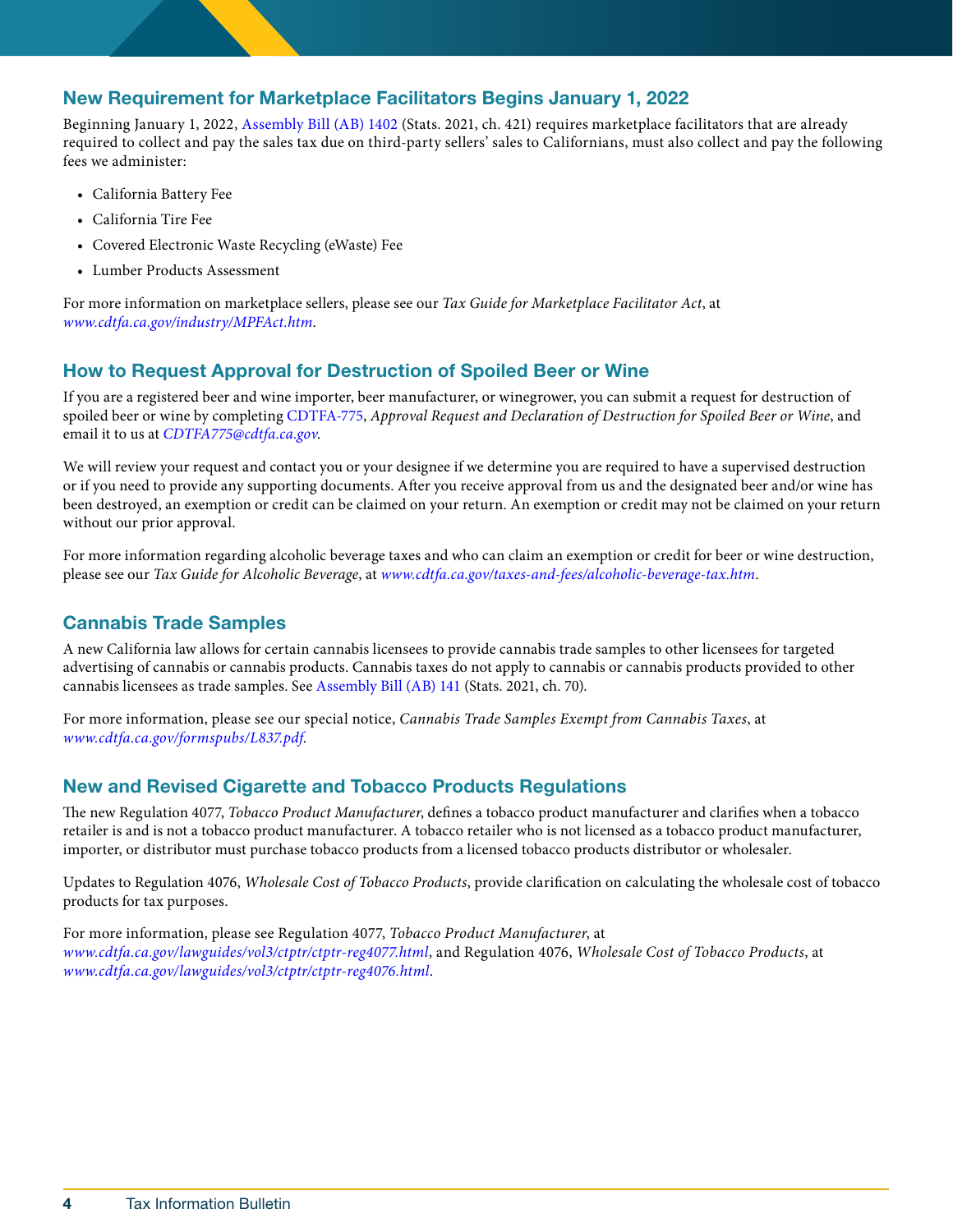# Renewable Fuel Registration and Reporting Requirements for the Oil Spill Prevention and Administration Fee

terminals, refineries, and at two new facility types. These changes are due to the enactment of Assembly Bill (AB) 148<br>(Stats. 2021, ch. 115). Beginning January 1, 2022, the Oil Spill Prevention and Administration (OSPA) Fee will apply to renewable fuel received at marine

#### New Registration Requirement

Two new facility types must register with us for the OSPA fee:

- *Renewable fuel production facility* a facility that produces renewable fuel for blending or shipment.
- *Renewable fuel receiving facility* a facility that:
	- Is the frst point of receipt in California for renewable fuel that originated from outside California.
	- Receives renewable fuel delivered by railroad tank car, tank truck, pipeline, or vessel.
	- May include, but is not limited to, a refnery, a marine terminal, a railroad tank car to tank truck transfer facility, or other storage and distribution facility.

For more information, please see our special notice, *Renewable Fuel Registration and Reporting Requirements for the Oil Spill Prevention and Administration Fee*, at *[www.cdtfa.ca.gov/formspubs/L821.pdf](https://www.cdtfa.ca.gov/formspubs/L821.pdf)*.

#### New Changes to Hazardous Waste Fee Programs beginning January 1, 2022

[Senate Bill \(SB\) 158](https://leginfo.legislature.ca.gov/faces/billTextClient.xhtml?bill_id=202120220SB158) (Stats. 2021, ch.73) makes major changes to the Department of Toxic Substances Control (DTSC) and creates the Board of Environmental Safety within DTSC. SB 158 also makes major reforms to the hazardous waste facility, generator, environmental, and disposal fees administered by us.

For more information, please see our *Hazardous Substances (Waste) Fee Guide*, at *[www.cdtfa.ca.gov/taxes-and-fees/haz-sub-fee.htm](https://www.cdtfa.ca.gov/taxes-and-fees/haz-sub-fee.htm)*  and our special notices available under the guide's *Resource* tab. The guide will be updated as more information becomes available.

# Special Tax and Fee Rates Update

#### Cannabis Excise Tax Mark-up Rate

The cannabis mark-up rate will remain at 80 percent for the period of January 1, 2022, through June 30, 2022.

#### Cultivation Tax Rates

Beginning January 1, 2022, the [cultivation tax rates](https://www.cdtfa.ca.gov/taxes-and-fees/tax-rates-stfd.htm#cannabis) refect an adjustment for infation as required by the Cannabis Tax Law as follows:

- Cannabis fower rate increased to \$10.08 per dry-weight ounce (from \$9.65 per dry-weight ounce)
- Cannabis leaves rate increased to \$3.00 per dry-weight ounce (from \$2.87 per dry-weight ounce)
- Fresh cannabis plant rate increased to \$1.41 per ounce (from \$1.35 per ounce)

#### 911 Surcharge Rate

The 911 Surcharge Rate will remain at 30 cents (\$0.30) for the year 2022.

Please visit our *Special Taxes and Fees Rates* webpage at *[www.cdtfa.ca.gov/taxes-and-fees/tax-rates-stfd.htm](https://www.cdtfa.ca.gov/taxes-and-fees/tax-rates-stfd.htm)* to see current and historical rate information.